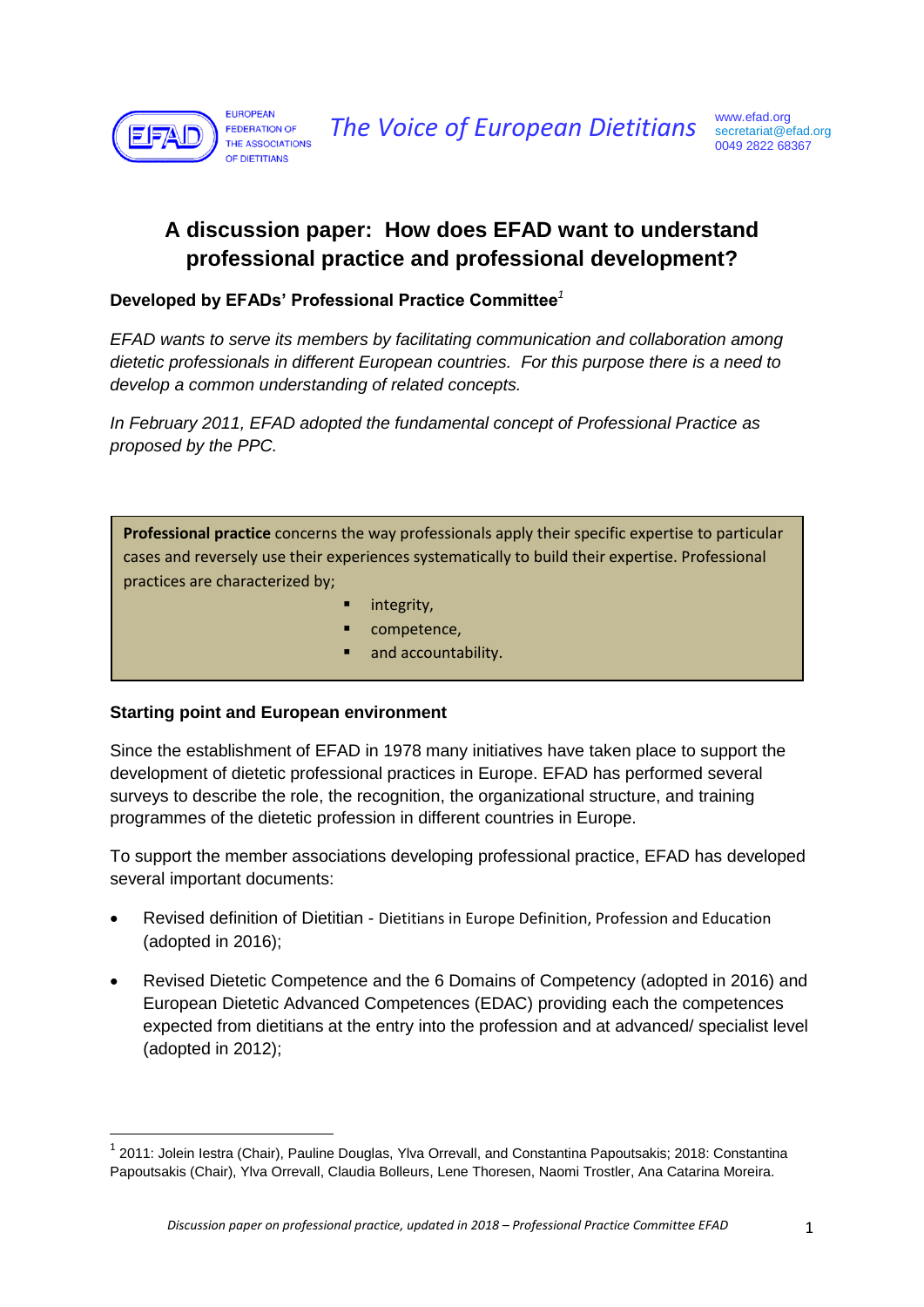- International Code of Ethics and Code of Good Practice (adopted in 2008) and Supplementary document - Recommendations of PPC on how to further improve the current EFAD Code of Ethics (2014);
- European Academic and Practitioner Standards *Benchmark Statement*, (first published in 2005, updated in 2009, 2018);
- European Pedagogic Standards for Practice Placement (adopted in 2013);
- European Practice Placement Standards for Dietetics (adopted in 2010);

These initiatives have helped promote the development of dietetic professional practices and provided a solid basis to build on. But the job is not yet finished. Taking the three key pillars of professional practice as integrity, competence and accountability (see box above) there is still a *variation* between countries and settings. This offers challenges and opportunities to learn and support each other to continue to raise the level of professional practice within Europe.

There are also external challenges the growing body of scientific medical knowledge, demographic shifts, increasing pressures on limited resources, health inequalities, renewed societal attention for safety and sustainability, nutrigenetics, changing market forces, recent refugee migration and ongoing processes of division of labour and globalization. These changes bring new challenges to dietetic professionals. New structures, competing values, and new forms of governance require compatible responses from professional associations. In this process effective communication of experiences between members and collaboration to develop strategies with common priorities is highly important. How can the EFAD and the PPC best support the member associations in doing so?

### **Tasks and boundaries for the PPC**

 $\overline{\phantom{a}}$ 

EFAD has an obligation of accountability towards its members as described in the articles But EFAD acts in an advisory capacity regarding the quality of professional practices of its member associations Europe wide. EFAD's focus is also on advocating for the profession in Europe and internationally.

EFAD will do this through achieving its objectives (1-3) as stated in the Strategic Plan (2017- 2021):

- 1. To build European-level cooperation between stakeholders who promote nutrition and dietetics.
- 2. To continually enhance the profession by taking an approach that is flexible, innovative and can be experimental.
- 3. To develop a system which encourages exchange of knowledge in Europe and leads to the sustainability of EFAD.

The General Meeting of National Dietetic Association's members has, through its Executive Committee, delegated tasks to four standing committees<sup>2</sup>. In the Table that follows, we propose the tasks and priorities of the PPC:

 $^2$  The Research and Evidence-based practice Committee, The Education and Life Long Learning Committee, The Professional Practice Committee and The Business and Finance Committee.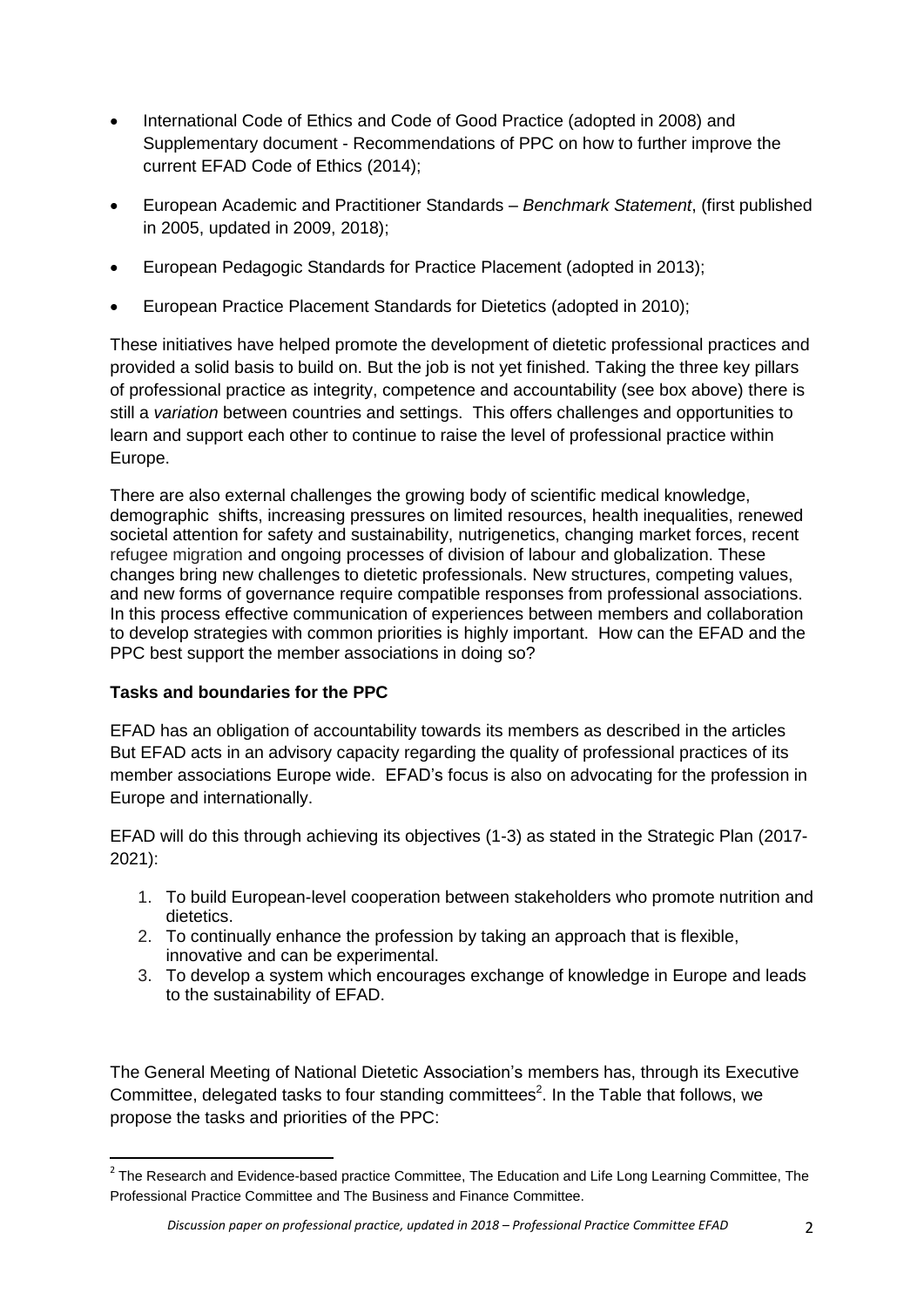# **Tasks and priorities of Professional Practice Committee**

## **The PPC Mission is to;**

Support EFAD National Dietetic Associations to enhance the professional practice of its members thereby safeguarding safety and welfare of dietetic service users and building societal trust in the dietetic profession.

We want to achieve this by

- working together to define best practices to maintain the integrity of the profession
- promoting and facilitating the use of the nutritional/dietetic care processes and standardized languages
- sharing norms on professional quality (competence)
- monitoring performance levels within Europe of professional practice and supporting improvement
- prioritizing areas for development of the profession as a whole to ensure accountability and safe dietetic practice.

## **Core values**

In supporting the values of EFAD (to be democratic, transparent and inclusive, independent and ethical, discerning and open to new ideas and approaches, credible, objective, and honest, an effective communicator, supportive of opportunity, innovation, creativity and entrepreneurship, respectful of the values that members hold and their capabilities, a partner with clients, colleagues and others, and active in pursuing excellence), the PPC core values to advance the profession are:

- 1. Primacy of patients/clients safety and welfare
- 2. Responsibility & accountability of profession(al)
- 3. Quality of services:
	- Ethical quality: honesty and trust, patient/client autonomy
	- Scientific and technical quality: 'state of the art' knowledge and methodology, competence
	- Social quality: respectful relationships, respecting cultural differences
	- Legal: pursuing social justice and in accordance with prevailing directives
	- **Economic:** efficient use of resources

### **Tasks**

- To support the Executive Committee in developing policies related to professional practice by performing monitoring activities such as surveys on professional practices Europe wide
- To support EFAD members in facilitating communication on issues related to intrinsic strategies for professional development by signalling new initiatives, providing tools, and best practice descriptions.
- To liaise with other Committees of EFAD to ensure a seamless and transparent approach to effective use of resources and implementation of initiatives.

# **Priorities**

- 1. Prepare and maintain a strategy document on how the PPC will support NDA's to develop professional practice (this document).
- 2. Investigate observed opportunities and barriers related to use of Standardized Language by all member associations:
	- a. Establish a task force on standardized language (SL) to
		- inform members on current European initiatives and experiences related to SL and
		- guarantee European input to ongoing revisions of major SLs such as the Nutrition Care Process Terminology (NCPT) (www.ncpro.org); formerly known as the International Dietetics and Nutrition Terminology; IDNT) and ICF-Dietetics (https://www.nvdietist.nl/), and initiatives that pertain to international and interdisciplinary applications of dietetic SL such as mapping of SL into larger